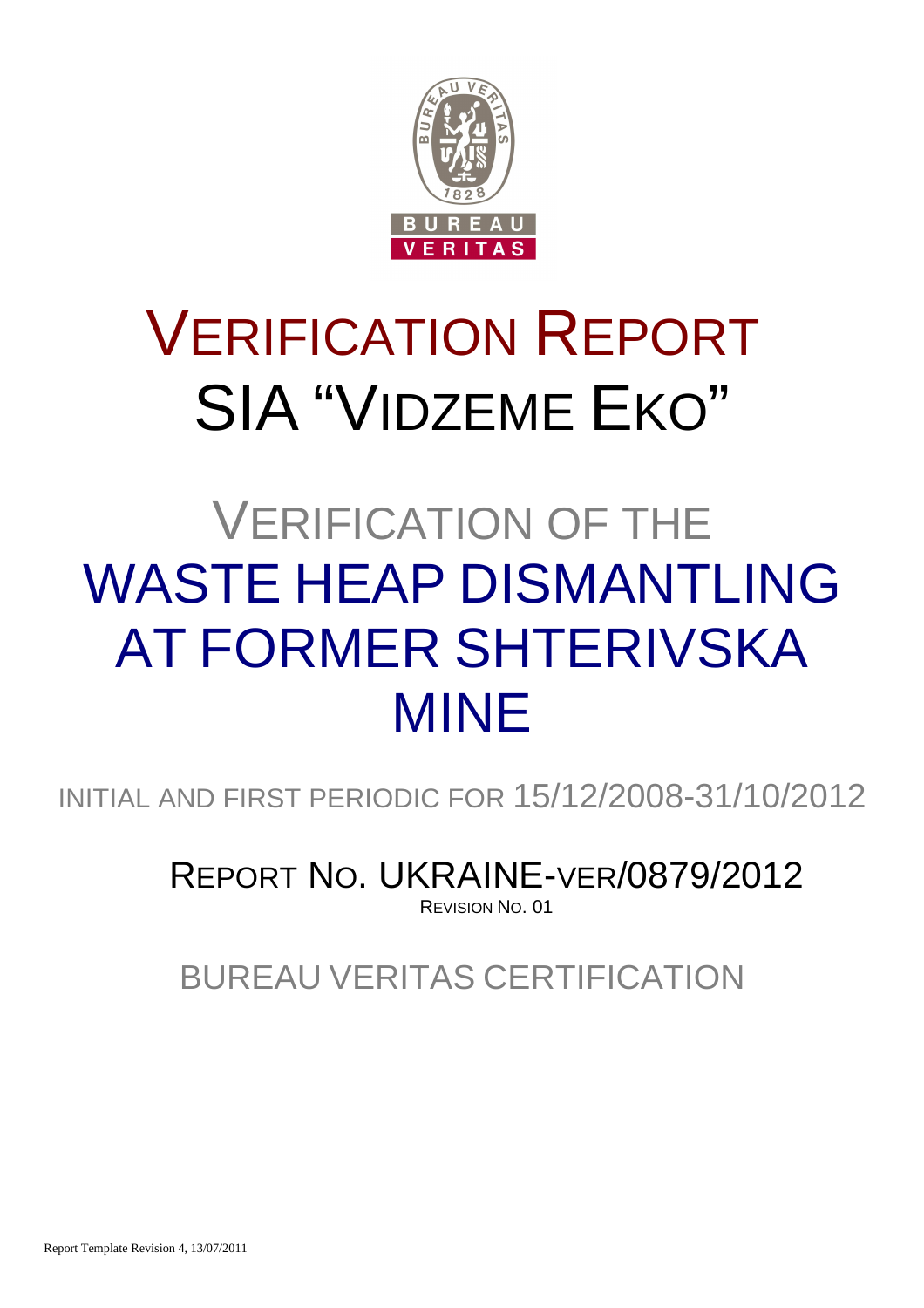#### VERIFICATION REPORT: WASTE HEAP DISMANTLING AT FORMER SHTERIVSKA MINE



| Date of first issue:                                                                                                                                       | Organizational unit:                                                                                                                                                                                                                                                                                                                                                                                                                                                                                                                                                                                                                                                                                                                                                                                                                                                            |  |  |  |  |  |
|------------------------------------------------------------------------------------------------------------------------------------------------------------|---------------------------------------------------------------------------------------------------------------------------------------------------------------------------------------------------------------------------------------------------------------------------------------------------------------------------------------------------------------------------------------------------------------------------------------------------------------------------------------------------------------------------------------------------------------------------------------------------------------------------------------------------------------------------------------------------------------------------------------------------------------------------------------------------------------------------------------------------------------------------------|--|--|--|--|--|
| 10/12/2012                                                                                                                                                 | <b>Bureau Veritas Certification</b>                                                                                                                                                                                                                                                                                                                                                                                                                                                                                                                                                                                                                                                                                                                                                                                                                                             |  |  |  |  |  |
|                                                                                                                                                            | <b>Holding SAS</b>                                                                                                                                                                                                                                                                                                                                                                                                                                                                                                                                                                                                                                                                                                                                                                                                                                                              |  |  |  |  |  |
| Client:<br>SIA "Vidzeme Eko"                                                                                                                               | Client ref.:<br>Victor Tkachenko                                                                                                                                                                                                                                                                                                                                                                                                                                                                                                                                                                                                                                                                                                                                                                                                                                                |  |  |  |  |  |
| Summary:<br>JI Supervisory Committee, as well as the host country criteria.                                                                                | Bureau Veritas Certification has made the initial, 1 <sup>st</sup> periodic verification of the "Waste heap dismantling at<br>former Shterivska mine", project of SIA "Vidzeme Eko" located in Malomykolaivka urban village, Antratsyt<br>District, Luhansk Region, Ukraine, and applying JI specific approach, on the basis of UNFCCC criteria for the<br>JI, as well as criteria given to provide for consistent project operations, monitoring and reporting. UNFCCC<br>criteria refer to Article 6 of the Kyoto Protocol, the JI rules and modalities and the subsequent decisions by the                                                                                                                                                                                                                                                                                   |  |  |  |  |  |
|                                                                                                                                                            | The verification scope is defined as a periodic independent review and ex post determination by the Accredited<br>Entity of the monitored reductions in GHG emissions during defined verification period, and consisted of the<br>following three phases: i) desk review of the monitoring report against project design and the baseline and<br>monitoring plan; ii) follow-up interviews with project stakeholders; iii) resolution of outstanding issues and the<br>issuance of the final verification report and opinion. The overall verification, from Contract Review to<br>Verification Report & Opinion, was conducted using Bureau Veritas Certification internal procedures.                                                                                                                                                                                         |  |  |  |  |  |
| Actions Requests (CR, CAR and FAR), presented in Appendix A.                                                                                               | The first output of the verification process is a list of Clarification, Corrective Actions Requests, Forward                                                                                                                                                                                                                                                                                                                                                                                                                                                                                                                                                                                                                                                                                                                                                                   |  |  |  |  |  |
| 01/01/2011-31/12/2011, 923731 tCO2eq for 01/01/2012-31/10/2012).<br>related to the approved project baseline and monitoring, and its associated documents. | In summary, Bureau Veritas Certification confirms that the project is implemented as planned and described in<br>approved project design documents. Installed equipment being essential for generating emission reduction<br>runs reliably and is calibrated appropriately. The monitoring system is in place and the project is generating<br>GHG emission reductions. The GHG emission reduction is calculated accurately and without material errors,<br>omissions, or misstatements, and the ERUs issued totalize 4 477 126 tonnes of CO2 equivalent for the<br>monitoring period from 15/12/2008 to 31/10/2012 (96799 tCO2eq for 15/12/2008-31/12/2008, 1177095<br>tCO2eq for 01/01/2009-31/12/2009, 1152090 tCO2eq for 01/01/2010-31/12/2010, 1127411 tCO2eq for<br>Our opinion relates to the project's GHG emissions and resulting GHG emission reductions reported and |  |  |  |  |  |
| Report No.:<br>Subject Group:<br>Ukraine-ver/0878/2012<br>JІ                                                                                               |                                                                                                                                                                                                                                                                                                                                                                                                                                                                                                                                                                                                                                                                                                                                                                                                                                                                                 |  |  |  |  |  |
| Project title:<br>Waste heap dismantling at former Shterivska mine                                                                                         |                                                                                                                                                                                                                                                                                                                                                                                                                                                                                                                                                                                                                                                                                                                                                                                                                                                                                 |  |  |  |  |  |
| Work carried out by<br>Svitlana Gariyenchylc<br>Team Leader, Lead<br>Verifier<br>Vyacheslav Yeriomin - Team Member, Verifier                               |                                                                                                                                                                                                                                                                                                                                                                                                                                                                                                                                                                                                                                                                                                                                                                                                                                                                                 |  |  |  |  |  |
| Work reviewed by:<br>Ivan Sokolov - Technical Reviewer<br>Vasyl Kobzar - Technical Specialist                                                              | No distribution without permission from the<br>Client or responsible organizational unit                                                                                                                                                                                                                                                                                                                                                                                                                                                                                                                                                                                                                                                                                                                                                                                        |  |  |  |  |  |
| Work approved by:<br>Ivan Sokolov - Operational Manderikes Certification                                                                                   | Limited distribution                                                                                                                                                                                                                                                                                                                                                                                                                                                                                                                                                                                                                                                                                                                                                                                                                                                            |  |  |  |  |  |
| Number of pages AS<br>Date of this revision:<br>Rev. No.:<br>21<br>17/12/2012<br>01                                                                        | Unrestricted distribution                                                                                                                                                                                                                                                                                                                                                                                                                                                                                                                                                                                                                                                                                                                                                                                                                                                       |  |  |  |  |  |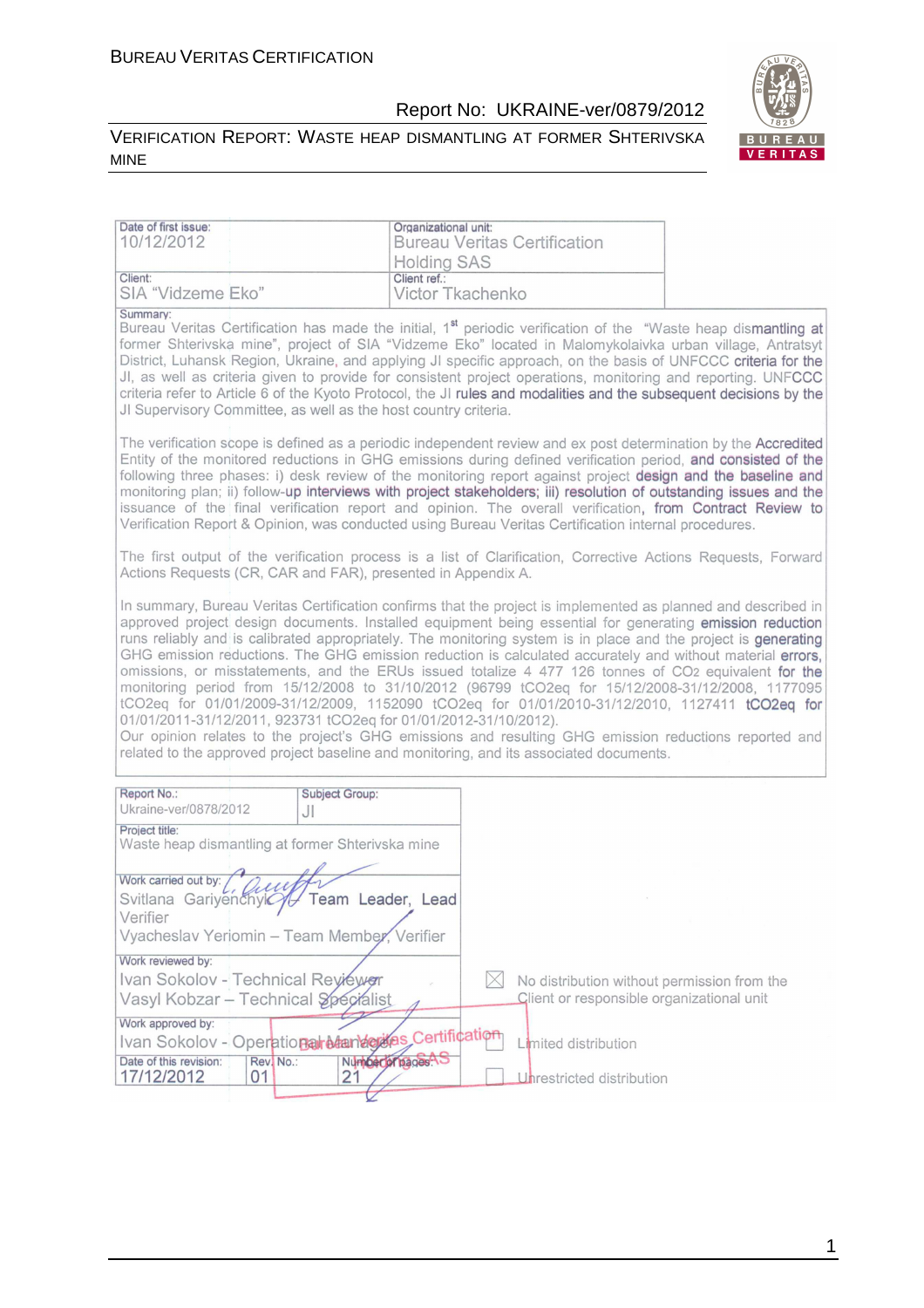VERIFICATION REPORT: WASTE HEAP DISMANTLING AT FORMER SHTERIVSKA MINE

# **Table of Contents Page 2014**

| $\overline{1}$ |                                                                                |                |
|----------------|--------------------------------------------------------------------------------|----------------|
| 1.1            | Objective                                                                      | 3              |
| 1.2            | Scope                                                                          | 3              |
| 1.3            | <b>Verification Team</b>                                                       | 3              |
| $\overline{2}$ |                                                                                | $\overline{4}$ |
| 2.1            | <b>Review of Documents</b>                                                     | $\overline{4}$ |
| 2.2            | Follow-up Interviews                                                           | $\overline{4}$ |
| 2.3            | Resolution of Clarification, Corrective and Forward Action Requests            | 5              |
| 3              |                                                                                |                |
| 3.1            | Remaining issues and FARs from previous verifications                          | 6              |
| 3.2            | Project approval by Parties involved (90-91)                                   | 6              |
| 3.3            | Project implementation (92-93)                                                 | 6              |
| 3.4            | Compliance of the monitoring plan with the monitoring methodology<br>$(94-98)$ | 8              |
| 3.5            | Revision of monitoring plan (99-100)                                           | 8              |
| 3.6            | Data management (101)                                                          | 8              |
| 3.7            | Verification regarding programmes of activities (102-110)                      | 9              |
| 4              |                                                                                |                |
| 5              |                                                                                |                |
|                |                                                                                |                |

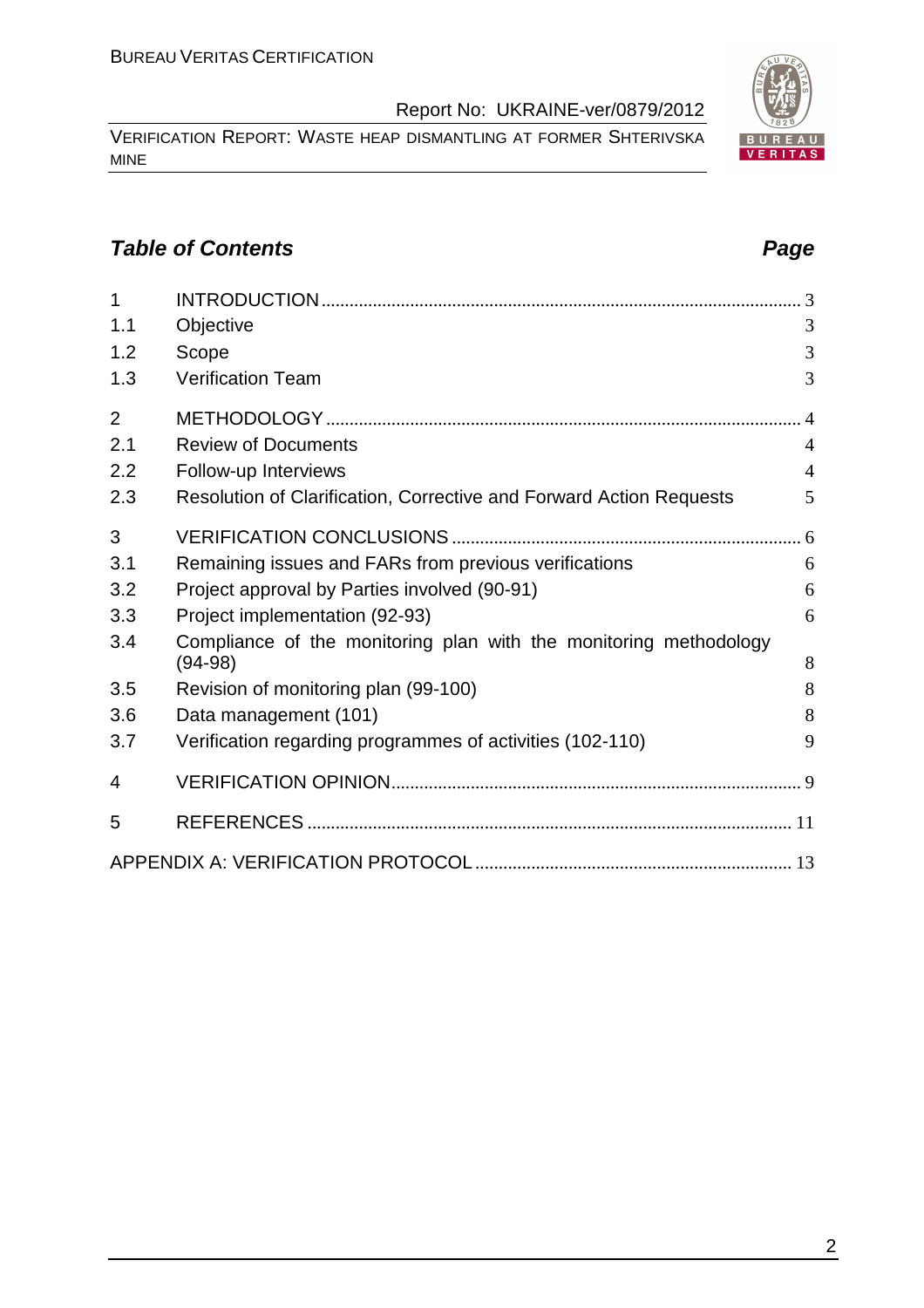VERIFICATION REPORT: WASTE HEAP DISMANTLING AT FORMER SHTERIVSKA MINE



# **1 INTRODUCTION**

SIA "Vidzeme Eko" has commissioned Bureau Veritas Certification to verify the emissions reductions of its JI project "Waste heap dismantling at former Shterivska mine" (hereafter called "the project") at Malomykolaivka urban village, Antratsytskiyi District, Luhansk Region, Ukraine.

This report summarizes the findings of the verification of the project, performed on the basis of UNFCCC criteria, as well as criteria given to provide for consistent project operations, monitoring and reporting.

# **1.1 Objective**

Verification is the periodic independent review and ex post determination by the Accredited Independent Entity of the monitored reductions in GHG emissions during defined verification period.

The objective of verification can be divided in Initial Verification and Periodic Verification.

UNFCCC criteria refer to Article 6 of the Kyoto Protocol, the JI rules and modalities and the subsequent decisions by the JI Supervisory Committee, as well as the host country criteria.

### **1.2 Scope**

The verification scope is defined as an independent and objective review of the project design document, the project's baseline study, monitoring plan and monitoring report, and other relevant documents. The information in these documents is reviewed against Kyoto Protocol requirements, UNFCCC rules and associated interpretations.

The verification is not meant to provide any consulting towards the Client. However, stated requests for clarifications, corrective and/or forward actions may provide input for improvement of the project monitoring towards reductions in the GHG emissions.

# **1.3 Verification Team**

The verification team consists of the following personnel:

| Svitlana Gariyenchyk                |                                      |
|-------------------------------------|--------------------------------------|
| <b>Bureau Veritas Certification</b> | Team Leader, Climate Change Verifier |
|                                     |                                      |

Vyacheslav Yeriomin Bureau Veritas Certification Climate Change Verifier

This verification report was reviewed by:

Ivan Sokolov Bureau Veritas Certification, Internal Technical Reviewer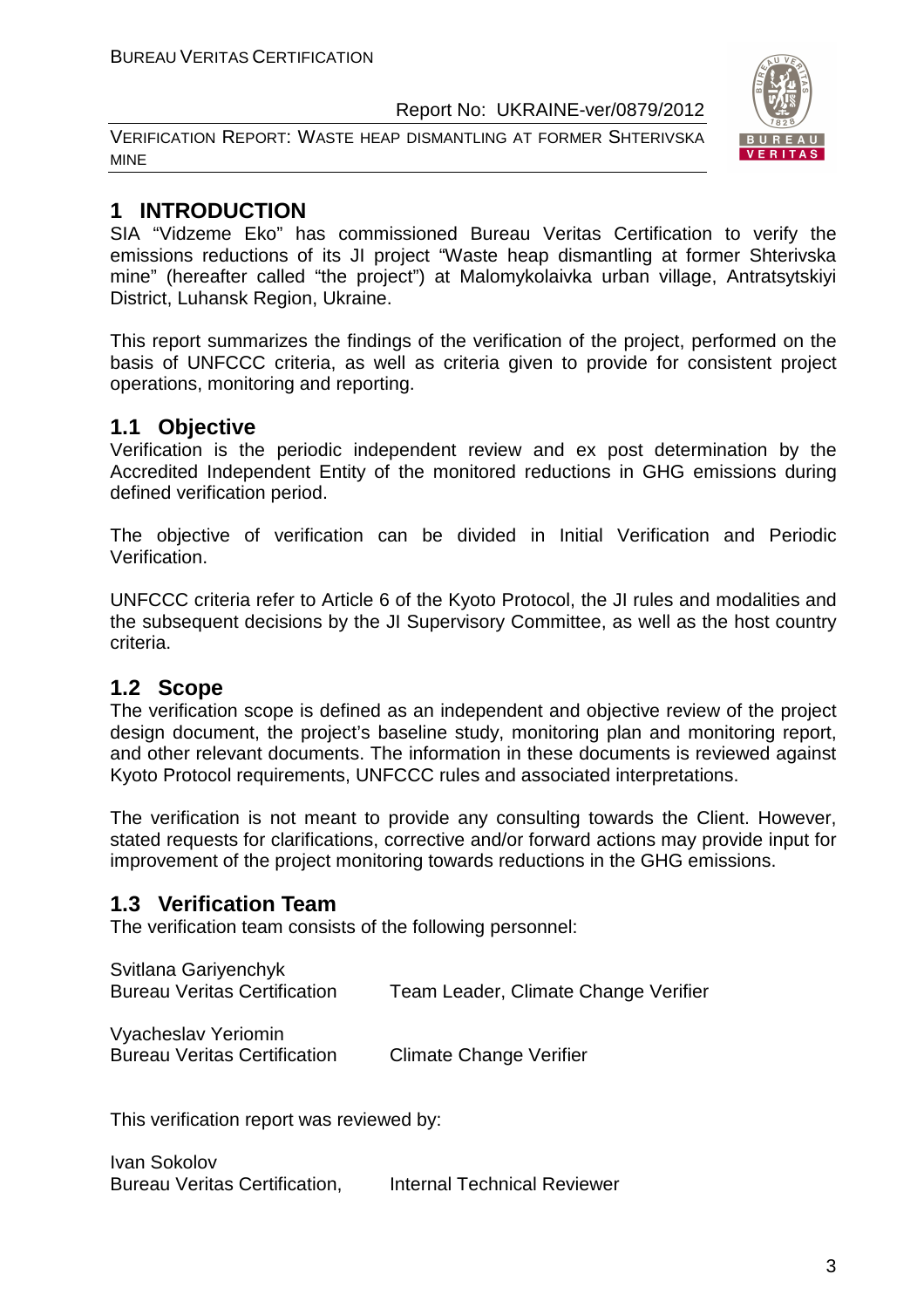VERIFICATION REPORT: WASTE HEAP DISMANTLING AT FORMER SHTERIVSKA MINE



Vasyl Kobzar Bureau Veritas Certification, Technical Specialist

# **2 METHODOLOGY**

The overall verification, from Contract Review to Verification Report & Opinion, was conducted using Bureau Veritas Certification internal procedures.

In order to ensure transparency, a verification protocol was customized for the project, according to the version 01 of the Joint Implementation Determination and Verification Manual, issued by the Joint Implementation Supervisory Committee at its 19 meeting on 04/12/2009. The protocol shows, in a transparent manner, criteria (requirements), means of verification and the results from verifying the identified criteria. The verification protocol serves the following purposes:

- It organizes, details and clarifies the requirements a JI project is expected to meet;
- It ensures a transparent verification process where the verifier will document how a particular requirement has been verified and the result of the verification.

The completed verification protocol is enclosed in Appendix A to this report.

### **2.1 Review of Documents**

The Monitoring Report (MR) submitted by SIA "Vidzeme Eko" and additional background documents related to the project design and baseline, i.e. country Law, Project Design Document (PDD), and/or Guidance on criteria for baseline setting and monitoring, Host party criteria, Kyoto Protocol, Clarifications on Verification Requirements to be Checked by an Accredited Independent Entity were reviewed.

The verification findings presented in this report relate to the Monitoring Report version(s) 2.0 and project as described in the determined PDD.

### **2.2 Follow-up Interviews**

On 01/12/2012 Bureau Veritas Certification performed on-site interviews with project stakeholders to confirm selected information and to resolve issues identified in the document review. Representatives of "Kompaniya "Persha Yurydychna" Ltd and SIA "Vidzeme Eko" were interviewed (see References). The main topics of the interviews are summarized in Table 1.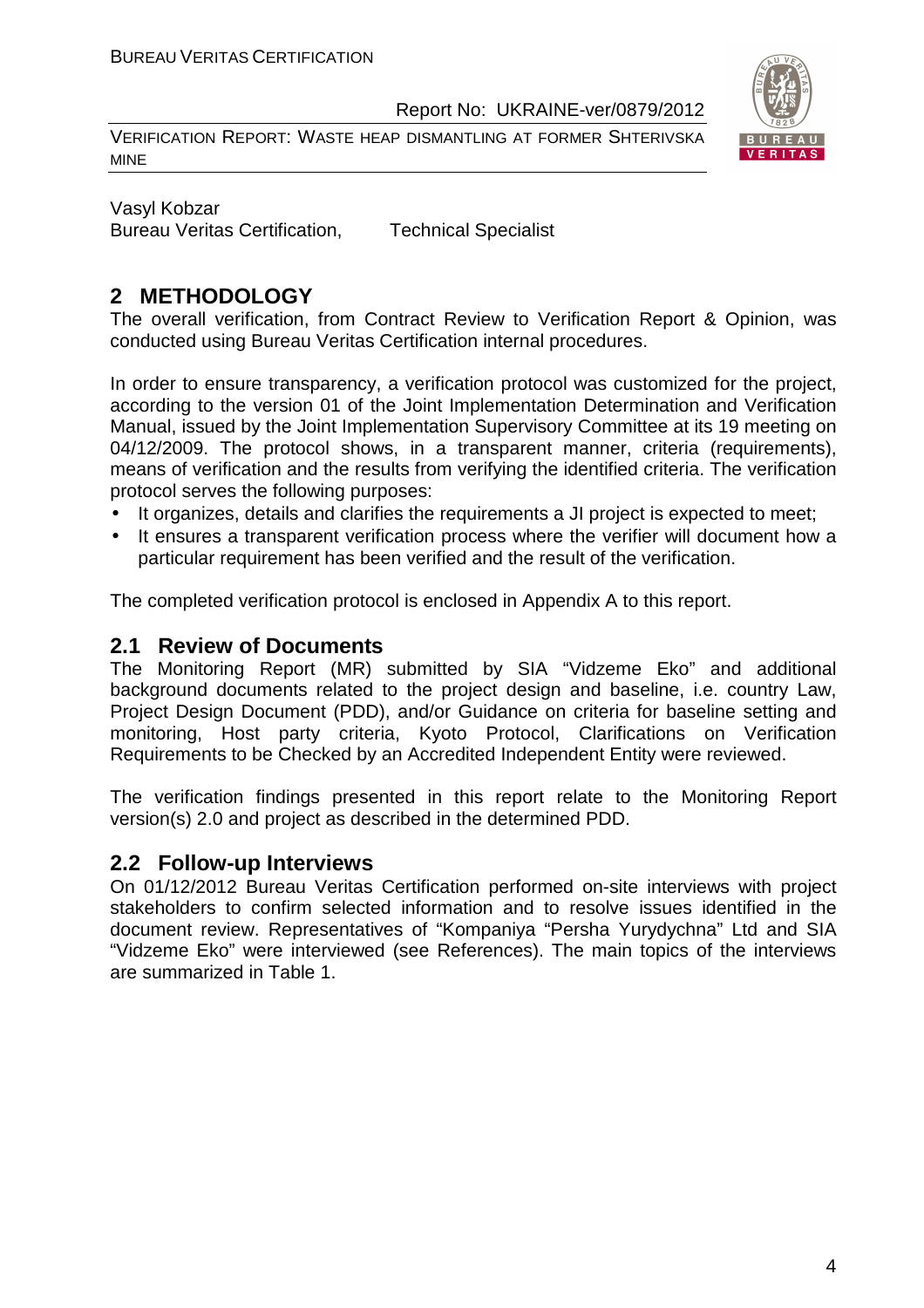VERIFICATION REPORT: WASTE HEAP DISMANTLING AT FORMER SHTERIVSKA MINE



#### **Table 1 Interview topics**

| Interviewed<br>organization            | <b>Interview topics</b>                                                                                                                                                                                                                                                                                                                                                                                                                                                                                                                                    |
|----------------------------------------|------------------------------------------------------------------------------------------------------------------------------------------------------------------------------------------------------------------------------------------------------------------------------------------------------------------------------------------------------------------------------------------------------------------------------------------------------------------------------------------------------------------------------------------------------------|
| "Kompaniya "Persha<br>Yurydychna" Ltd  | Organizational structure<br>$\bullet$<br>Responsibilities and authorities<br>Roles and responsibilities for data collection and<br>$\bullet$<br>processing<br>$\bullet$<br>Installation of equipment<br>$\bullet$<br>Data logging, archiving and reporting<br>$\bullet$<br>Metering equipment control<br>$\bullet$<br>Metering record keeping system, database<br>$\bullet$<br>IT management<br>$\bullet$<br>Training of personnel<br>$\bullet$<br>Quality management procedures and technology<br>$\bullet$<br>Internal audits and check-ups<br>$\bullet$ |
| <b>CONSULTANT</b><br>SIA "Vidzeme Eko" | Baseline methodology<br>$\bullet$<br>Monitoring plan<br>$\bullet$<br>Monitoring report<br>$\bullet$<br><b>Excel spreadsheets</b>                                                                                                                                                                                                                                                                                                                                                                                                                           |

### **2.3 Resolution of Clarification, Corrective and Forward Action Requests**

The objective of this phase of the verification is to raise the requests for corrective actions and clarification and any other outstanding issues that needed to be clarified for Bureau Veritas Certification positive conclusion on the GHG emission reduction calculation.

If the Verification Team, in assessing the monitoring report and supporting documents, identifies issues that need to be corrected, clarified or improved with regard to the monitoring requirements, it should raise these issues and inform the project participants of these issues in the form of:

(a) Corrective action request (CAR), requesting the project participants to correct a mistake that is not in accordance with the monitoring plan;

(b) Clarification request (CL), requesting the project participants to provide additional information for the Verification Team to assess compliance with the monitoring plan;

(c) Forward action request (FAR), informing the project participants of an issue, relating to the monitoring that needs to be reviewed during the next verification period.

The Verification Team will make an objective assessment as to whether the actions taken by the project participants, if any, satisfactorily resolve the issues raised, if any, and should conclude its findings of the verification.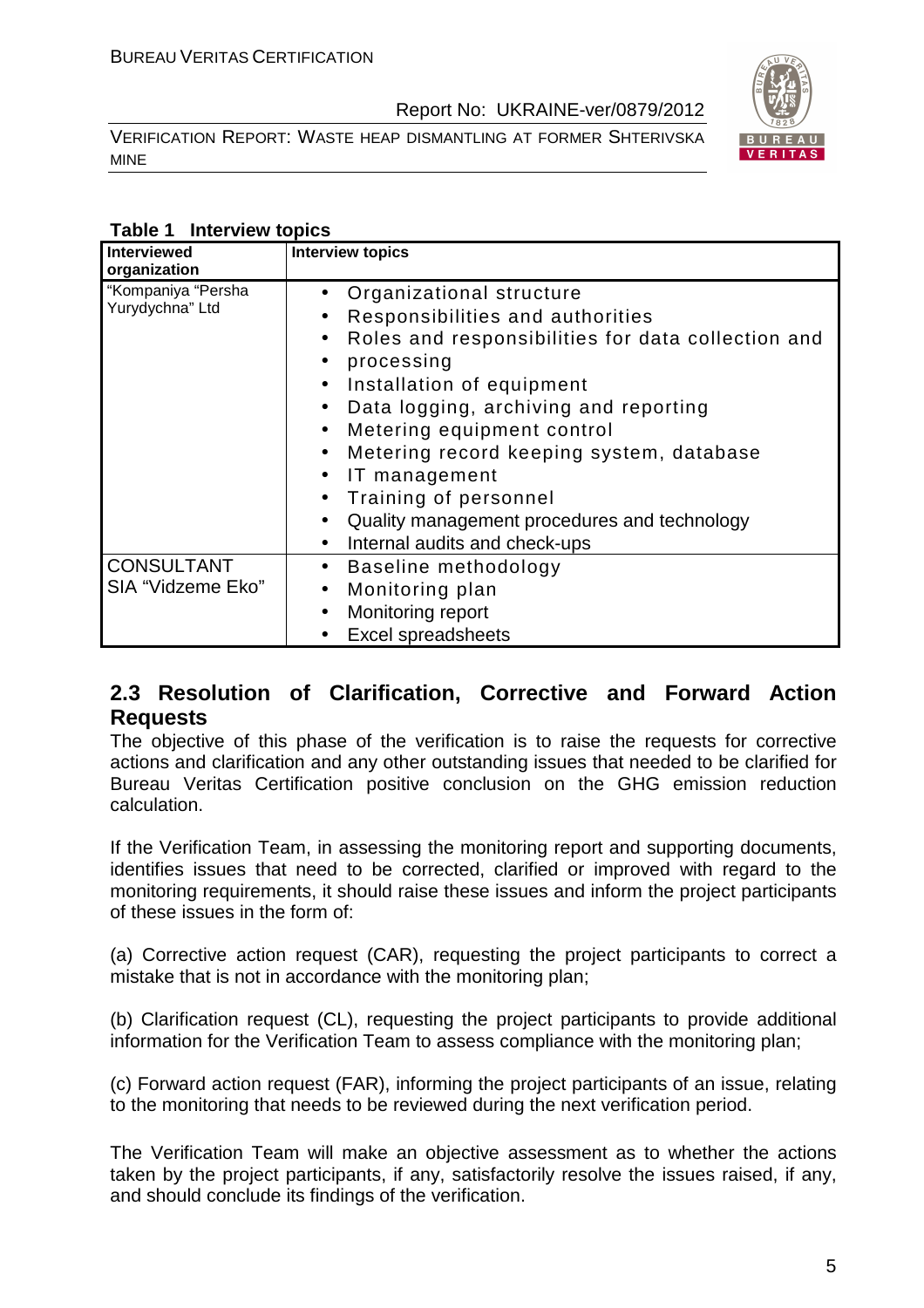VERIFICATION REPORT: WASTE HEAP DISMANTLING AT FORMER SHTERIVSKA MINE



To guarantee the transparency of the verification process, the concerns raised are documented in more detail in the verification protocol in Appendix A.

# **3 VERIFICATION CONCLUSIONS**

In the following sections, the conclusions of the verification are stated.

The findings from the desk review of the original monitoring documents and the findings from interviews during the follow up visit are described in the Verification Protocol in Appendix A.

The Clarification, Corrective and Forward Action Requests are stated, where applicable, in the following sections and are further documented in the Verification Protocol in Appendix A. The verification of the Project resulted in 3 Corrective Action Requests, 1 Clarification Requests, and 0 Forward Action Requests.

The number between brackets at the end of each section corresponds to the DVM paragraph.

#### **3.1 Remaining issues and FARs from previous verifications**

There is no FAR available from determination process, provided by Bureau Veritas Certification.

### **3.2 Project approval by Parties involved (90-91)**

The project was approved by both Parties Involved. Letter of Approval #3787/23/7 dated 07/12/2012 issued by State Environment Investment Agency of Ukraine. Letter of Approval 12.2-02/15063 dated 15/11/2012 issued by Ministry of Environment protection and regional development of Republic Latvia

The abovementioned written approval is unconditional.

### **3.3 Project implementation (92-93)**

Proposed project consists in full dismantling of waste heap of former "Shterivska" mine with sorting of obtained coal containing rock mass.

Proposed project encompasses abovementioned waste heap, mobile sorting Unit McClosskey R155 and point of coal saving (sheds)

"Kompaniya "Persha Yurydychna" Ltd is owner of waste heap.

Technologies employed in the project activity are described below The rock mass after dismantling by bulldozers is loaded by Loaders into the transportable sifter McCloskey R155 (for sorting into classes 0-30 mm and +30 mm).

Product of sifter screens +30 mm through discharge conveyor, equipped with built-in nozzles for humidification, is filled on the intermediate platform without significant accumulation. From the intermediate platform this fraction is loaded into trucks and transported to the consumer.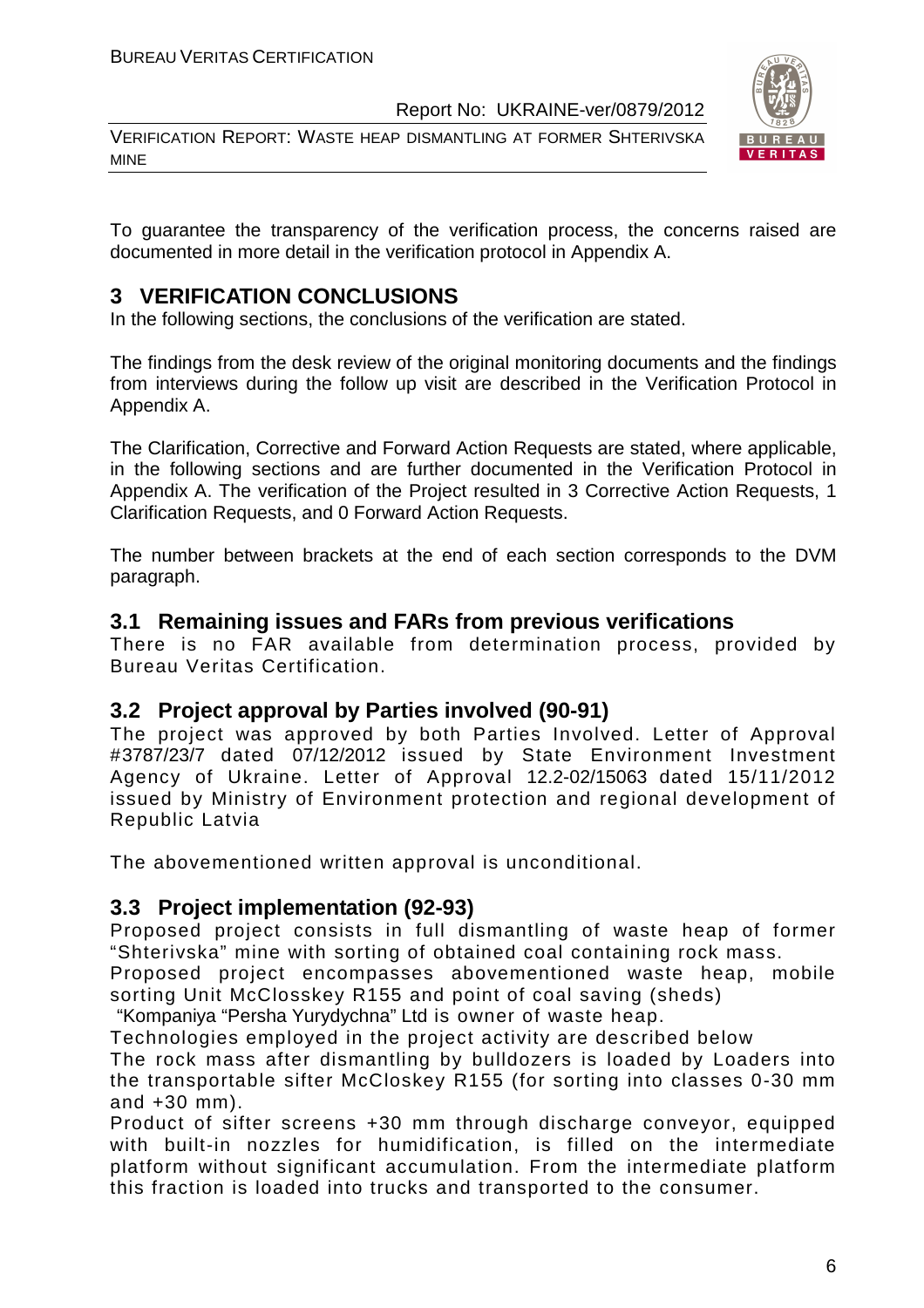VERIFICATION REPORT: WASTE HEAP DISMANTLING AT FORMER SHTERIVSKA MINE



Product of sorting class 0-30 through discharge conveyor equipped with built-in nozzles for humidification is emptied on the intermediate platform without significant accumulation, where loader loads it in vehicles or on a platform (warehouse) for storage. Warehouse is used if necessary without long-term storage. From storage the rock mass 0-30 mm by loader is loaded into vehicles for further transporting to consumer. Waste is transported to the flat dump near the dismantled old.

Class +30 mm is expected (as required under discharging tray of sifter) to be loaded into transports and delivered to customers for building and repairing of category 4-5 roads. Class 0-30 mm is loaded into transports and undergoes a mandatory procedure of weighting and is sent to the consumer for blending and subsequent combustion in the thermal power plants or boiler houses. Blending of fraction (0-30) with a steam coal allows to realize the fine finishing of quality the energy coal to the requirements of Standart 4083-2002, without compromising the quality of fuel on the one hand, but resulting in saving valuable energy coal on the other hand

Data on waste heaps such a geographical coordinates, mass value of containing rocks, physical measures are provided in the section A.4.1.4 of the PDD

Main work characteristics of heavy transporting vehicles and equipment of coal beneficiation plant are provided in the section A.4.2 of the PDD.

Data on waste heaps such a geographical coordinates, mass value of containing rocks, physical measures, main work characteristics of heavy transporting vehicles and equipment of coal beneficiation plant are provided in the PDD.

Level of project activity is depended by coal demand at Ukrainian market. Project owner doesn't keep coal at warehouses and produce beneficiated rock mass as when necessary.

Project boundaries described in the determined PDD are kept; coal from another waste heaps doesn't uses in project.

Difference between estimated emission reductions indicated in the PDD and provided in the Monitoring report is not observed. Factually PDDs calculations are performed expost for monitoring.

Identified problem areas for project implementation status, project participants' responses and conclusions of Bureau Veritas Certification are described in Annex A (refer to CAR01, CAR02, CL01)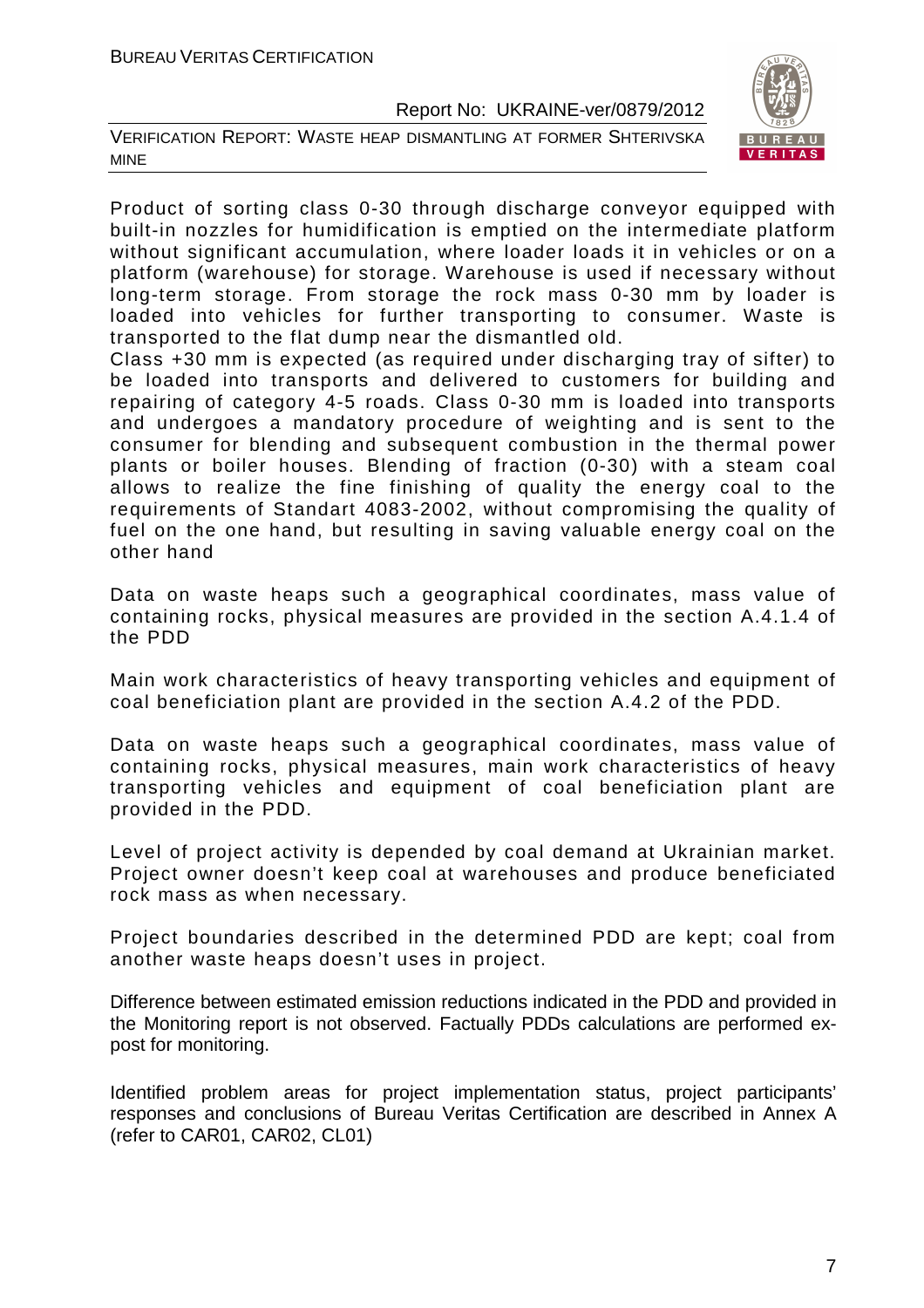VERIFICATION REPORT: WASTE HEAP DISMANTLING AT FORMER SHTERIVSKA MINE



## **3.4 Compliance of the monitoring plan with the monitoring methodology (94-98)**

For calculating the emission reductions, key factors, such as availability of work power and financing, seasonal coal requirement on Ukraine inside market, prices of diesel fuel and electric energy, influencing the baseline emissions and the activity level of the project and the emissions as well as risks associated with the project were taken into account, as appropriate.

Data sources used for calculating emission reductions, such as work forecasts, bookkeepers invoices, laboratory analysis samples, work logbooks are clearly identified, reliable and transparent.

Emission factors, including default emission factors, are selected by carefully balancing accuracy and reasonableness, and appropriately justified of the choice. Default emission factors, such as emission factor for electricity consumption, carbon content in diesel fuel and coal, are in line with Ukraine National GHG Inventory report for 1990-2010 years.

The calculation of emission reductions is based on conservative assumptions and the most plausible scenarios in a transparent manner.

Identified problem areas for compliance of the monitoring plan with the monitoring methodology, project participants' responses and conclusions of Bureau Veritas Certification are described in Annex A (refer to CAR02)

### **3.5 Revision of monitoring plan (99-100)**

"Not applicable"

### **3.6 Data management (101)**

The data and their sources, provided in monitoring report, are clearly identified, reliable and transparent.

The implementation of data collection procedures is in accordance with the monitoring plan, including the quality control and quality assurance procedures.

The function of the monitoring equipment, including its calibration status, is in order.

Consumption of diesel fuel is accounting by bookkeeper invoices.

The evidence and records used for the monitoring are maintained in a traceable manner. Initially data on value and quality of produced coal, track's load, diesel fuel consumption, waste heap mass quantity is obtained from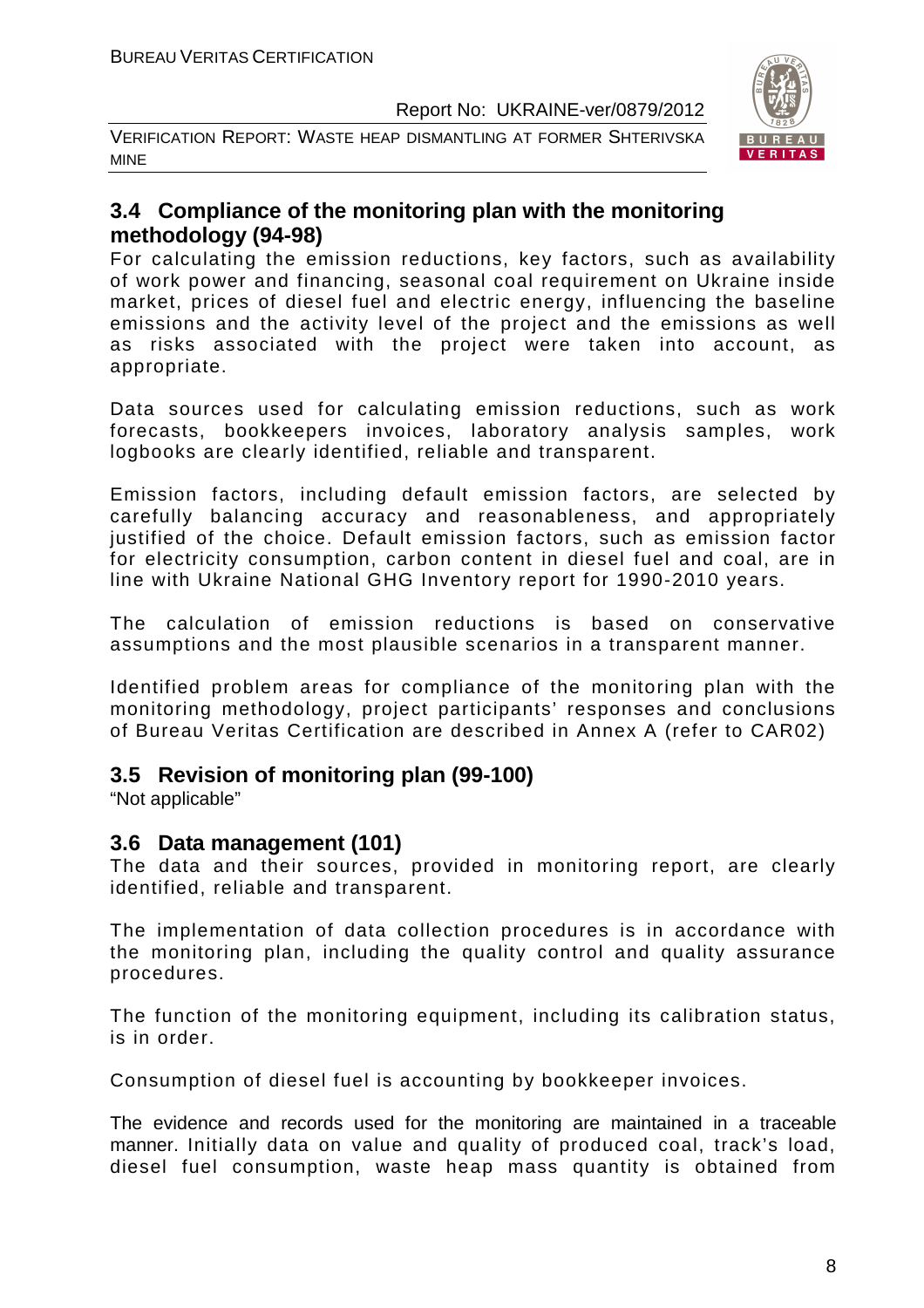VERIFICATION REPORT: WASTE HEAP DISMANTLING AT FORMER SHTERIVSKA MINE



logbooks of relevant work suppliers. The data on electricity consumed is obtained from monthly reports of Regional Electric Network.

The data required to monitor JI project is routinely collected within the normal operations of the"Tandem 2006" and sorting unit of "Ksintorg" LLC therefore JI monitoring is integral part of routine monitoring.

The data collection and management system for the project is in accordance with the monitoring plan. Data monitoring and collection system described in the monitoring report is adequate and working.

Identified problem areas applicable for project data management, responses of project participants, Bureau Veritas Certification conclusions are listed in the Annex A Verification protocol (see CAR03)

# **3.7 Verification regarding programmes of activities (102-110)**

"Not applicable"

### **4 VERIFICATION OPINION**

Bureau Veritas Certification has performed the initial, 1<sup>st</sup> periodic, verification of the "Waste heap dismantling at former Shterivska mine" Project in Malomykolaivka urban village, Antratsytskyi District, Luhansk Region, Ukraine, which applies JI specific approach. The verification was performed on the basis of UNFCCC criteria and host country criteria and also on the criteria given to provide for consistent project operations, monitoring and reporting.

The verification consisted of the following three phases: i) desk review of the monitoring report against the project design and the baseline and monitoring plan; ii) follow-up interviews with project stakeholders; iii) resolution of outstanding issues and the issuance of the final verification report and opinion.

The management of SIA "Vidzeme Eko" is responsible for the preparation of the GHG emissions data and the reported GHG emissions reductions of the project on the basis set out within the project Monitoring and Verification Plan indicated in the final PDD version 2.0. The development and maintenance of records and reporting procedures in accordance with that plan, including the calculation and determination of GHG emission reductions from the project, is the responsibility of the management of the project.

Bureau Veritas Certification verified the Project Monitoring Report version 2.0 for the reporting period as indicated below. Bureau Veritas Certification confirms that the project is implemented as planned and described in approved project design documents. Installed equipment being essential for generating emission reduction runs reliably and is calibrated appropriately. The monitoring system is in place and the project is generating GHG emission reductions.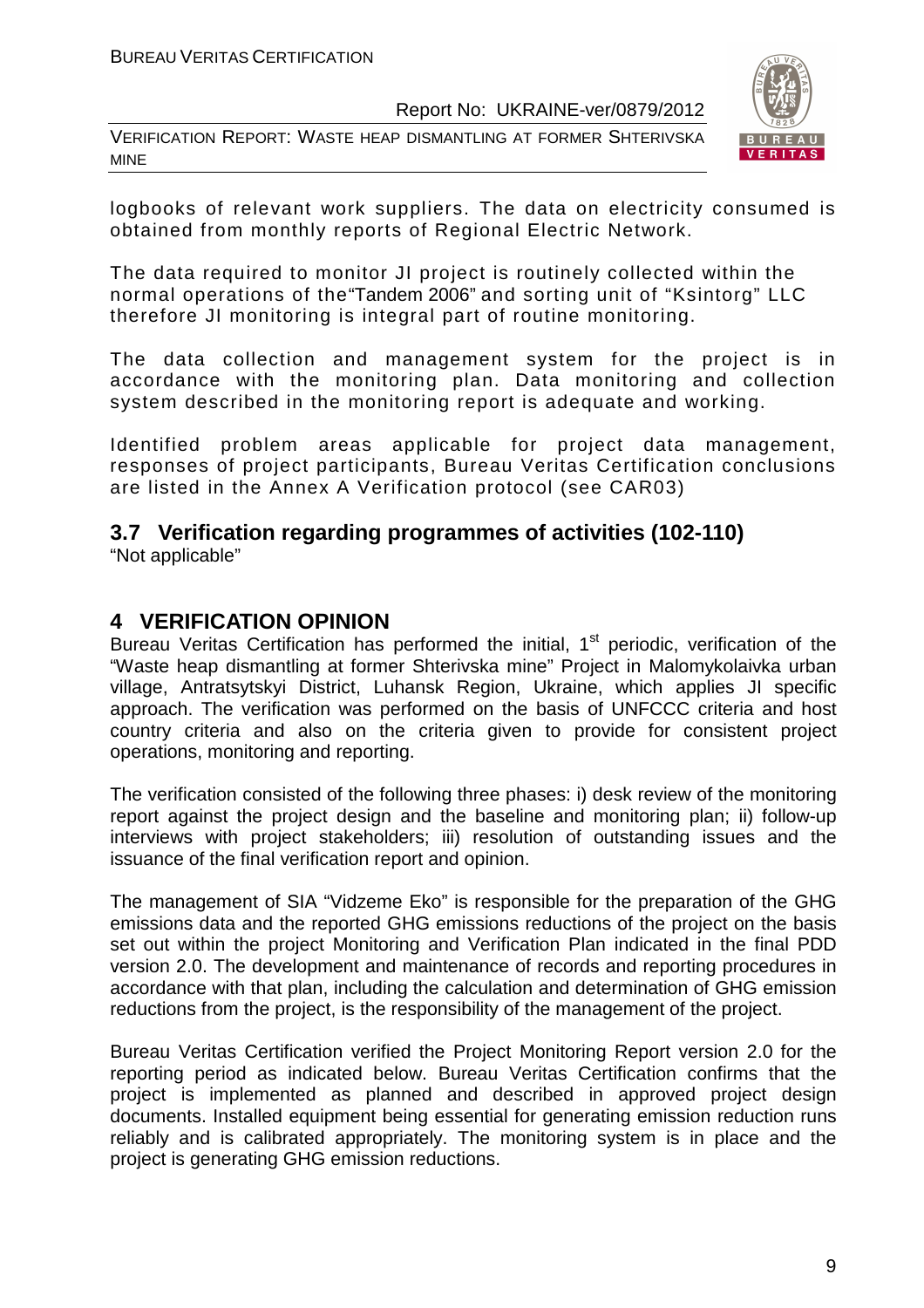VERIFICATION REPORT: WASTE HEAP DISMANTLING AT FORMER SHTERIVSKA MINE



Bureau Veritas Certification can confirm that the GHG emission reduction is accurately calculated and is free of material errors, omissions, or misstatements. Our opinion relates to the project's GHG emissions and resulting GHG emissions reductions reported and related to the approved project baseline and monitoring, and its associated documents. Based on the information we have seen and evaluated, we confirm, with a reasonable level of assurance, the following statement:

| Reporting period: From 15/12/2008 to 31/10/2012                                                                           |                                                  |                                                                                                                  |
|---------------------------------------------------------------------------------------------------------------------------|--------------------------------------------------|------------------------------------------------------------------------------------------------------------------|
| <b>Baseline emissions</b><br>Project emissions<br>Leakages<br><b>Emission Reductions</b>                                  | : 3370696<br>104952<br>$-1211382$<br>: 4 477 126 | tonnes of CO2 equivalent.<br>tonnes of CO2 equivalent.<br>tonnes of CO2 equivalent.<br>tonnes of CO2 equivalent. |
| From 15/12/2008 to 31/12/2008<br><b>Baseline emissions</b><br>Project emissions<br>Leakages<br><b>Emission Reductions</b> | : 74332<br>: 2344<br>$: -24811$<br>96799         | tonnes of CO2 equivalent.<br>tonnes of CO2 equivalent.<br>tonnes of CO2 equivalent.<br>tonnes of CO2 equivalent. |
| From 01/01/2009 to 31/12/2009<br><b>Baseline emissions</b><br>Project emissions<br>Leakages<br><b>Emission Reductions</b> | : 882781<br>: 27018<br>$: -321332$<br>: 1177095  | tonnes of CO2 equivalent.<br>tonnes of CO2 equivalent.<br>tonnes of CO2 equivalent.<br>tonnes of CO2 equivalent. |
| From 01/01/2010 to 31/12/2010<br><b>Baseline emissions</b><br>Project emissions<br>Leakages<br><b>Emission Reductions</b> | : 863943<br>: 25865<br>$: -314012$<br>: 1152090  | tonnes of CO2 equivalent.<br>tonnes of CO2 equivalent.<br>tonnes of CO2 equivalent.<br>tonnes of CO2 equivalent. |
| From 01/01/2011 to 31/12/2011<br><b>Baseline emissions</b><br>Project emissions<br>Leakages<br><b>Emission Reductions</b> | : 851607<br>: 27123<br>$: -302927$<br>: 1127411  | tonnes of CO2 equivalent.<br>tonnes of CO2 equivalent.<br>tonnes of CO2 equivalent.<br>tonnes of CO2 equivalent. |
| From 01/01/2012 to 30/10/2012<br><b>Baseline emissions</b><br>Project emissions<br>Leakages<br><b>Emission Reductions</b> | : 698033<br>: 22602<br>$-248300$<br>: 923731     | tonnes of CO2 equivalent.<br>tonnes of CO2 equivalent.<br>tonnes of CO2 equivalent.<br>tonnes of CO2 equivalent. |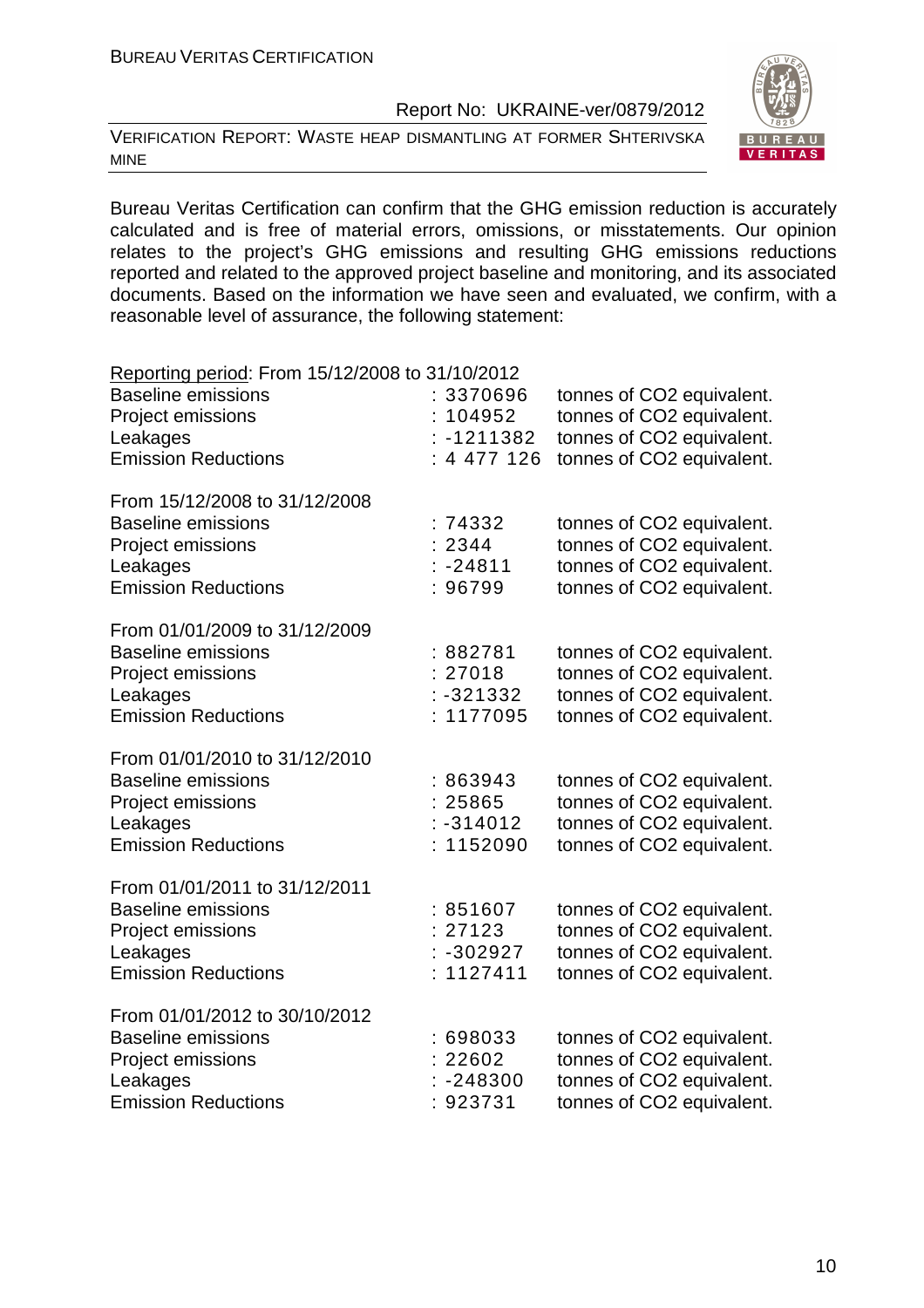VERIFICATION REPORT: WASTE HEAP DISMANTLING AT FORMER SHTERIVSKA MINE



# **5 REFERENCES**

#### **Category 1 Documents:**

Documents provided by SIA "Vidzeme Eko" that relate directly to the GHG components of the project.

- /1/ Project Design Document "Waste heap dismantling at former Shterivska mine" version 2.0 dated 03/12/2012
- /2/ Monitoring Report "Waste heap dismantling at former Shterivska mine" version 1.0 dated 09/12/2012
- /3/ Monitoring Report "Waste heap dismantling at former Shterivska mine" version 2.0 dated 17/12/2012
- /4/ ERUs calculation Excel-file "Calculation \_T38.xls"
- /5/ Letter of Approval #3787/23/7 dated 07/12/2012 issued by State Environment Investment Agency of Ukraine
- /6/ Letter of Approval # 12.2-02/15063 dated 15/11/2012 issued by Ministry of Environment Protection and Regional development of Republic Latvia

#### **Category 2 Documents:**

Background documents related to the design and/or methodologies employed in the design or other reference documents.

- /1/ Delivery agreement #139 from 17/11/08 between "Remstroyproekt 2002" Ltd and "SMU" Ltd.
- /2/ Subcontract of works # 137 from 17/11/2008 between "Remstroyproekt 2002" Ltd and "Ksintorg" Ltd for waste heap dismantling.
- /3/ Contract of works# 138 from 17/11/2008 between "Kompaniya 'Persha Yurydychna" Ltd (customer) and "Remstroyproekt 2002" (performer) for waste heap dismantling.
- /4/ Attestation Certificate of "Tandem 2006" Ltd.
- /5/ Verification certificate of working measuring electronic scales ANG 200C, valid till 25/07/08.
- /6/ Verification certificate of working measuring electronic scales ANG 200C, valid till 25/08/09.
- /7/ Verification certificate of working measuring electronic scales ANG 200C, valid till 10/09/10.
- /8/ Verification certificate of working measuring electronic scales ANG 200C, valid till 27/10/11.
- /9/ Verification certificate of working measuring electronic scales ANG 200C, valid till 27/12/12.
- /10/ Passport and certificates of electronic scales ANG 200C
- /11/ Diary of equipment and SIEVES for coal chemical laboratory "TANDEM" Ltd.
- /12/ Passport and certificates of vibratory mill 75T-DRM.
- /13/ Passport and certificates of laboratory furnace SNOL 7,2/1100.
- /14/ Passport and certificates of laboratory sieve.
- /15/ Passport and certificates of drying box SNOL 58/350.
- /16/ Passport and certificates of drying box SNOL 100/350.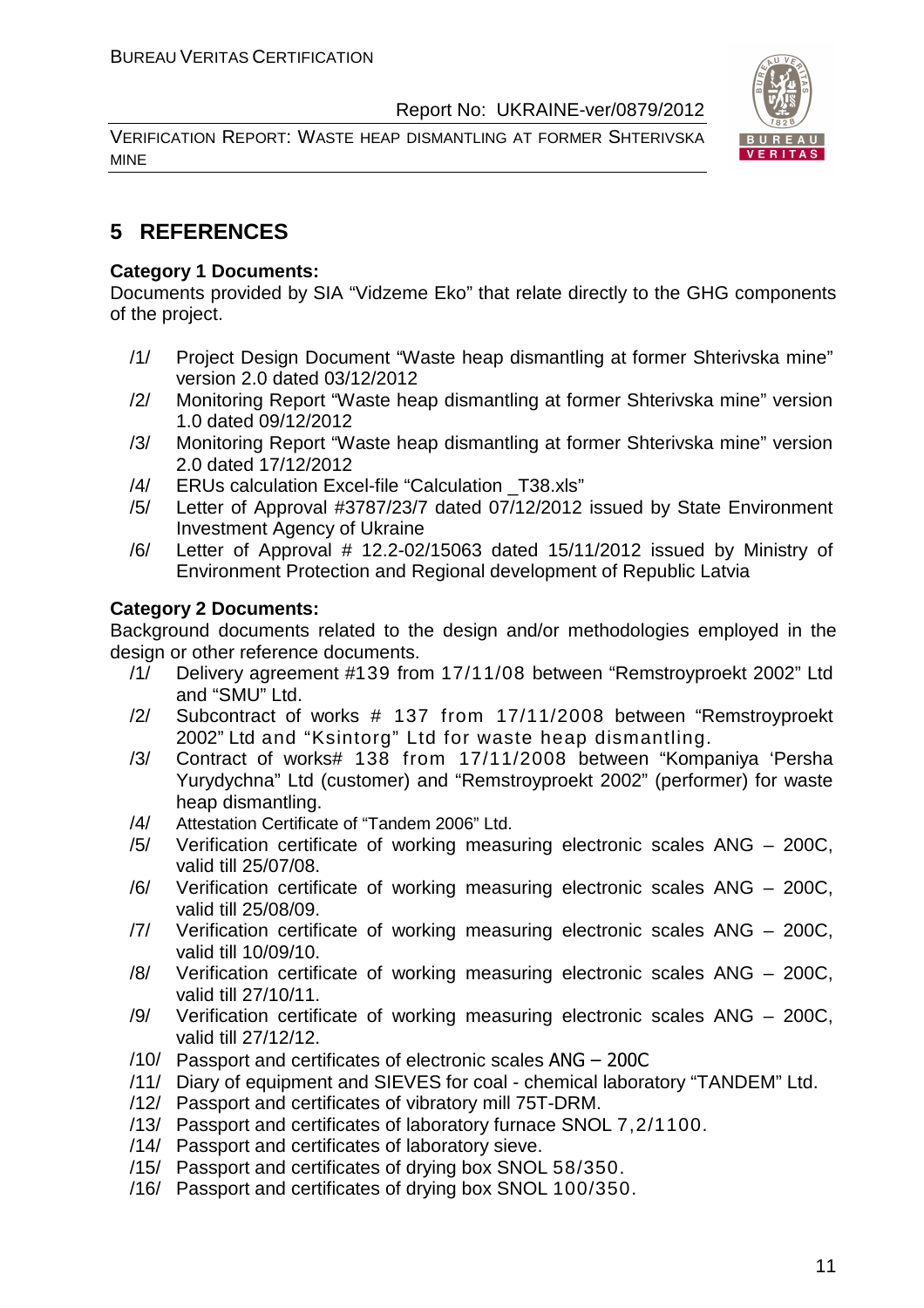VERIFICATION REPORT: WASTE HEAP DISMANTLING AT FORMER SHTERIVSKA MINE



#### **Persons interviewed:**

List persons interviewed during the verification or persons that contributed with other information that are not included in the documents listed above.

- /1/ Gints KIavinsh SIA "Vidzeme Eko" JI Project Manager
- /2/ Stah Yuri Mykhailovych SIA "Vidzeme Eko" JI Consultant
- /3/ Olena Mykolaivna Petrenko PE "Tandem 2006" Ltd. Head of Laboratory
- /4/ Volodymyr Mykhailovych Yakubenko -. manager of TCD "Ksyntorg" Ltd
- /5/ Mykola Stepanovych Yukhymchuk -record keeper at weigh station, "Ksyntorg" Ltd.
- /6/ Vladyslav Klymenko director of "Kompaniya "Persha Yurydychna"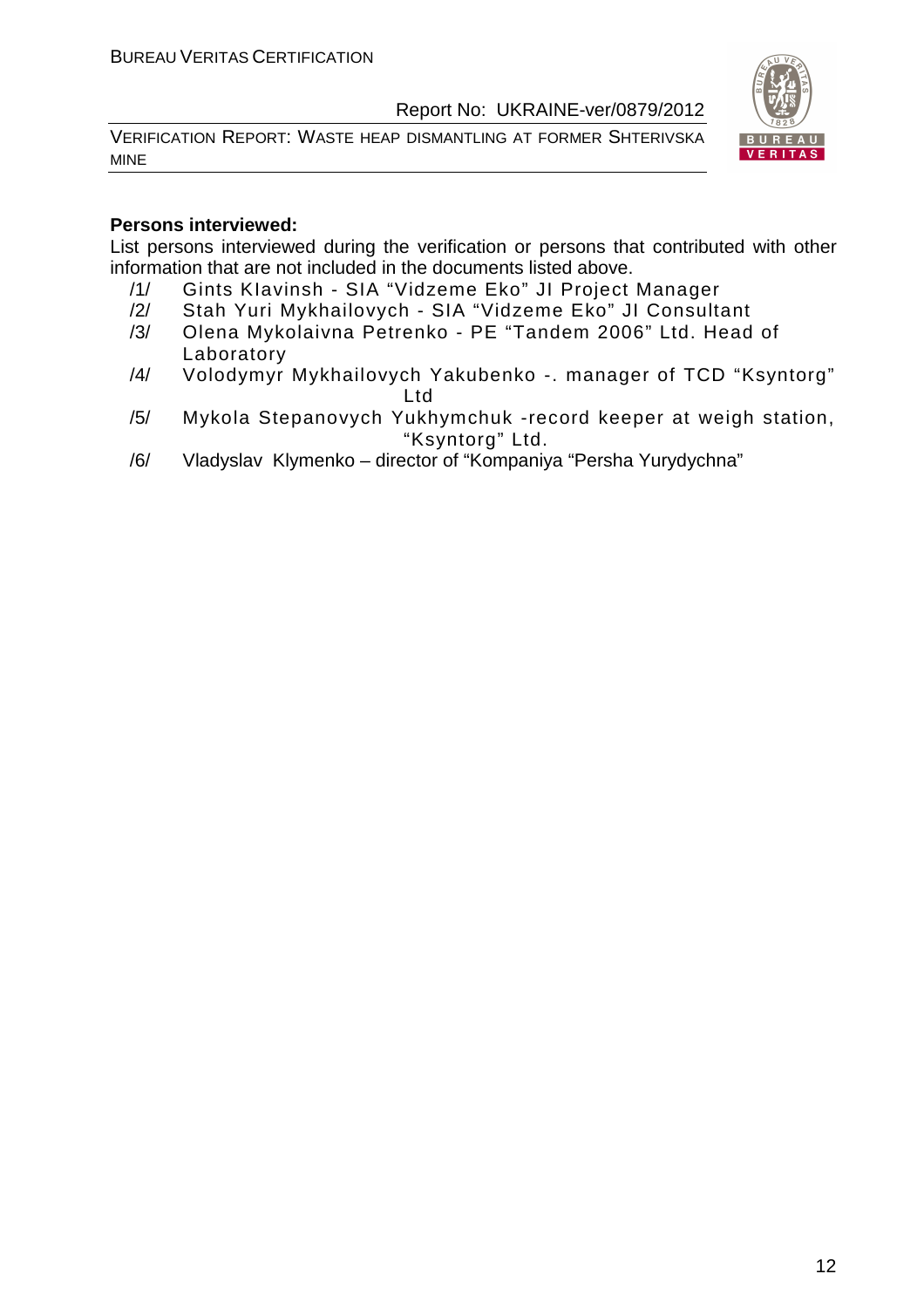

#### VERIFICATION REPORT: WASTE HEAP DISMANTLING AT FORMER SHTERIVSKA MINE

#### APPENDIX A: VERIFICATION PROTOCOL **VERIFICATION PROTOCOL**

#### **Check list for verification, according to the JOINT IMPLEMENTATION DETERMINATION AND VERIFICATION MANUAL (Version 01)**

| <b>DVM</b>      | <b>Check Item</b>                                                                                                                                                                                                                                                                    | <b>Initial finding</b>                                                                                                                                                                                                                                                                                               | <b>Draft</b>                                    | <b>Final</b>                       |
|-----------------|--------------------------------------------------------------------------------------------------------------------------------------------------------------------------------------------------------------------------------------------------------------------------------------|----------------------------------------------------------------------------------------------------------------------------------------------------------------------------------------------------------------------------------------------------------------------------------------------------------------------|-------------------------------------------------|------------------------------------|
| <b>Paragrap</b> |                                                                                                                                                                                                                                                                                      |                                                                                                                                                                                                                                                                                                                      | <b>Conclusion</b>                               |                                    |
| h               |                                                                                                                                                                                                                                                                                      |                                                                                                                                                                                                                                                                                                                      |                                                 | <b>Conclusion</b>                  |
|                 | <b>Project approvals by Parties involved</b>                                                                                                                                                                                                                                         |                                                                                                                                                                                                                                                                                                                      |                                                 |                                    |
| 90              | Has the DFPs of at least one Party<br>involved, other than the host Party, issued<br>a written project approval when submitting<br>the first verification report to the secretariat<br>for publication in accordance<br>with<br>paragraph 38 of the JI guidelines, at the<br>latest? | The project was approved by Parties Involved.<br>Letter of Approval #3787/23/7 dated 07.12.2012,<br>issued by State Environment Investment Agency of<br><b>Ukraine</b><br>Letter of Approval #12.2-02/15063 has been issued by<br>Ministry of Environment protection and Regional<br>development of Republic Latvia. | OK.                                             | <b>OK</b>                          |
| 91              | Are all the written project approvals by<br>Parties involved unconditional?                                                                                                                                                                                                          | The abovementioned project approvals are<br>unconditional                                                                                                                                                                                                                                                            | OK                                              | <b>OK</b>                          |
|                 | <b>Project implementation</b>                                                                                                                                                                                                                                                        |                                                                                                                                                                                                                                                                                                                      |                                                 |                                    |
| 92<br>93        | Has the project been implemented in<br>accordance with the PDD regarding which<br>the determination has been deemed final<br>and is so listed on the UNFCCC JI<br>website?<br>What is the status of operation of the                                                                 | CAR01<br>Please check length of monitoring period<br>CAR02<br>Please check project name in the section A.1<br>CL <sub>01</sub><br>Please clarify if project equipment was changed during<br>the monitoring period<br>The project was in operation during the monitoring                                              | CAR01<br>CAR02<br>CL <sub>01</sub><br><b>OK</b> | <b>OK</b><br>OK<br><b>OK</b><br>OK |
|                 | project during the monitoring period?                                                                                                                                                                                                                                                | period. The main decisive factors are provided in the<br><b>MR</b>                                                                                                                                                                                                                                                   |                                                 |                                    |
|                 | <b>Compliance with monitoring plan</b>                                                                                                                                                                                                                                               |                                                                                                                                                                                                                                                                                                                      |                                                 |                                    |
| 94              | Did the monitoring occur in accordance<br>with the monitoring plan included in the                                                                                                                                                                                                   | The monitoring was provided in accordance with the $\overline{\phantom{a}}$ OK<br>monitoring plan, included in the determined PDD                                                                                                                                                                                    |                                                 | <b>OK</b>                          |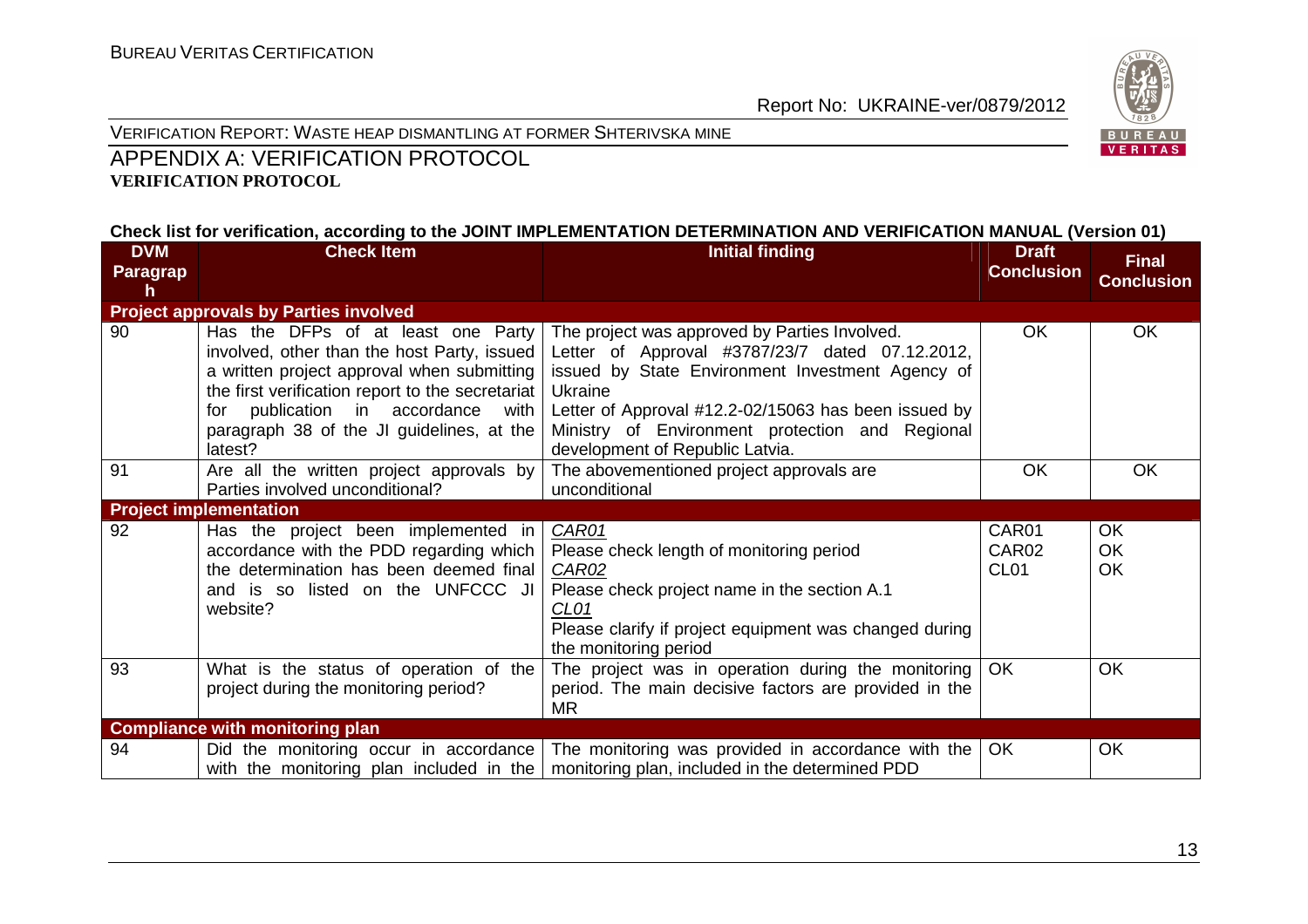

| VERIFICATION REPORT: WASTE HEAP DISMANTLING AT FORMER SHTERIVSKA MINE<br>BUREAU |                                                                                                                                                                                                                                                                                                                                                                      |                                                                                                                                                     |                                   |                                   |  |
|---------------------------------------------------------------------------------|----------------------------------------------------------------------------------------------------------------------------------------------------------------------------------------------------------------------------------------------------------------------------------------------------------------------------------------------------------------------|-----------------------------------------------------------------------------------------------------------------------------------------------------|-----------------------------------|-----------------------------------|--|
| <b>DVM</b><br>Paragrap<br>$\mathsf{h}$                                          | <b>Check Item</b>                                                                                                                                                                                                                                                                                                                                                    | <b>Initial finding</b>                                                                                                                              | <b>Draft</b><br><b>Conclusion</b> | <b>Final</b><br><b>Conclusion</b> |  |
|                                                                                 | PDD regarding which the determination<br>has been deemed final and is so listed on<br>the UNFCCC JI website?                                                                                                                                                                                                                                                         |                                                                                                                                                     |                                   |                                   |  |
| 95(a)                                                                           | For calculating the emission reductions or<br>enhancements of net removals, were key<br>factors, e.g. those listed in 23 (b) (i)-(vii)<br>above, influencing the baseline emissions<br>or net removals and the activity level of the<br>project and the emissions or removals as<br>well as risks associated with the project<br>taken into account, as appropriate? | The key factors listed in the sections 23 (b) (i)-(vii) of<br>DVM are taken into account                                                            | OK                                | <b>OK</b>                         |  |
| 95(b)                                                                           | Are data sources used for calculating<br>emission reductions or enhancements of<br>net removals clearly identified, reliable and<br>transparent?                                                                                                                                                                                                                     | The data sources used for emission reduction<br>calculations<br>are clearly<br>identified, reliable and<br>transparent                              | <b>OK</b>                         | <b>OK</b>                         |  |
| 95(c)                                                                           | Are emission factors, including default<br>emission factors, if used for calculating the<br>emission reductions or enhancements of<br>net removals, selected by carefully<br>balancing accuracy and reasonableness,<br>and appropriately justified of the choice?                                                                                                    | Emission factors used for calculating the emission<br>reductions are in line with National GHG Inventory<br>Report, approved by Ukrainian DFP       | <b>OK</b>                         | <b>OK</b>                         |  |
| 95(d)                                                                           | Is the calculation of emission reductions or<br>enhancements of net removals based on<br>conservative assumptions and the most<br>plausible scenarios in a transparent<br>manner?                                                                                                                                                                                    | The calculation of emission reductions are based on<br>most<br>plausible<br>scenarios<br>and<br>conservative<br>assumptions in a transparent manner | <b>OK</b>                         | <b>OK</b>                         |  |
| Applicable to JI SSC projects only_Not applicable                               |                                                                                                                                                                                                                                                                                                                                                                      |                                                                                                                                                     |                                   |                                   |  |
| Applicable to bundled JI SSC projects only_Not Applicable                       |                                                                                                                                                                                                                                                                                                                                                                      |                                                                                                                                                     |                                   |                                   |  |
|                                                                                 | <b>Revision of monitoring plan</b>                                                                                                                                                                                                                                                                                                                                   |                                                                                                                                                     |                                   |                                   |  |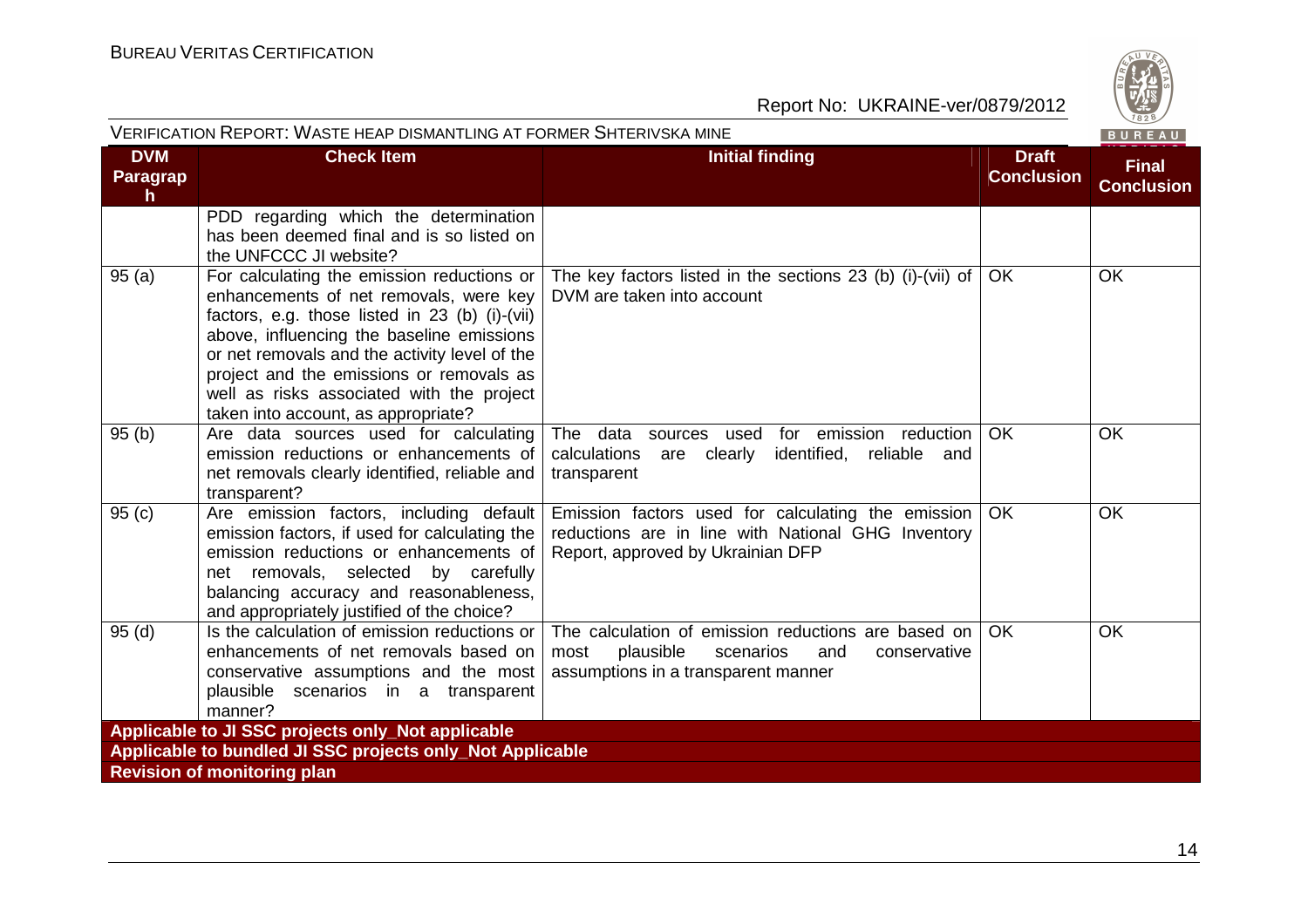

| VERIFICATION REPORT: WASTE HEAP DISMANTLING AT FORMER SHTERIVSKA MINE<br>BUREAU      |                                                                                                                                                                                                                                                                                     |                                                                                                                                                              |                                   |                                   |  |
|--------------------------------------------------------------------------------------|-------------------------------------------------------------------------------------------------------------------------------------------------------------------------------------------------------------------------------------------------------------------------------------|--------------------------------------------------------------------------------------------------------------------------------------------------------------|-----------------------------------|-----------------------------------|--|
| <b>DVM</b><br><b>Paragrap</b><br>$\mathsf{h}$                                        | <b>Check Item</b>                                                                                                                                                                                                                                                                   | <b>Initial finding</b>                                                                                                                                       | <b>Draft</b><br><b>Conclusion</b> | <b>Final</b><br><b>Conclusion</b> |  |
|                                                                                      | Applicable only if monitoring plan is revised by project participant                                                                                                                                                                                                                |                                                                                                                                                              |                                   |                                   |  |
| 99(a)                                                                                | Did the project participants provide an<br>appropriate justification for the proposed<br>revision?                                                                                                                                                                                  | Not applicable                                                                                                                                               | <b>Not</b><br>applicable          | <b>Not</b><br>applicable          |  |
| 99 (b)                                                                               | Does the proposed revision improve the<br>accuracy and/or applicability of information<br>collected compared to the<br>original<br>without<br>changing<br>monitoring<br>plan<br>conformity with the relevant rules and<br>regulations for the establishment of<br>monitoring plans? | Not applicable                                                                                                                                               | <b>Not</b><br>applicable          | <b>Not</b><br>applicable          |  |
| Data management                                                                      |                                                                                                                                                                                                                                                                                     |                                                                                                                                                              |                                   |                                   |  |
| 101(a)                                                                               | Is the implementation of data collection<br>accordance<br>with the<br>procedures in<br>monitoring plan, including the quality<br>control and quality assurance procedures?                                                                                                          | The implementation of data collection procedures is in<br>accordance with the monitoring plan, including quality<br>control and quality assurance procedures | <b>OK</b>                         | <b>OK</b>                         |  |
| 101(b)                                                                               | Is the function of the monitoring equipment,<br>including its calibration status, in order?                                                                                                                                                                                         | CAR03<br>The table 2 indicates only data for initial and last<br>calibration. Please add                                                                     | CAR03                             | <b>OK</b>                         |  |
| 101(c)                                                                               | Are the evidence and records used for the<br>monitoring maintained in a traceable<br>manner?                                                                                                                                                                                        | The evidences and records are used for monitoring in a<br>traceable manner                                                                                   | OK                                | OK                                |  |
| $101$ (d)                                                                            | Is the data collection and management<br>system for the project in accordance with<br>the monitoring plan?                                                                                                                                                                          | The data collection and management system in in $ $<br>accordance with the monitoring plan                                                                   | OK                                | OK                                |  |
| Verification regarding programmes of activities (additional elements for assessment) |                                                                                                                                                                                                                                                                                     |                                                                                                                                                              |                                   |                                   |  |
| Applicable to sample-based approach only                                             |                                                                                                                                                                                                                                                                                     |                                                                                                                                                              |                                   |                                   |  |